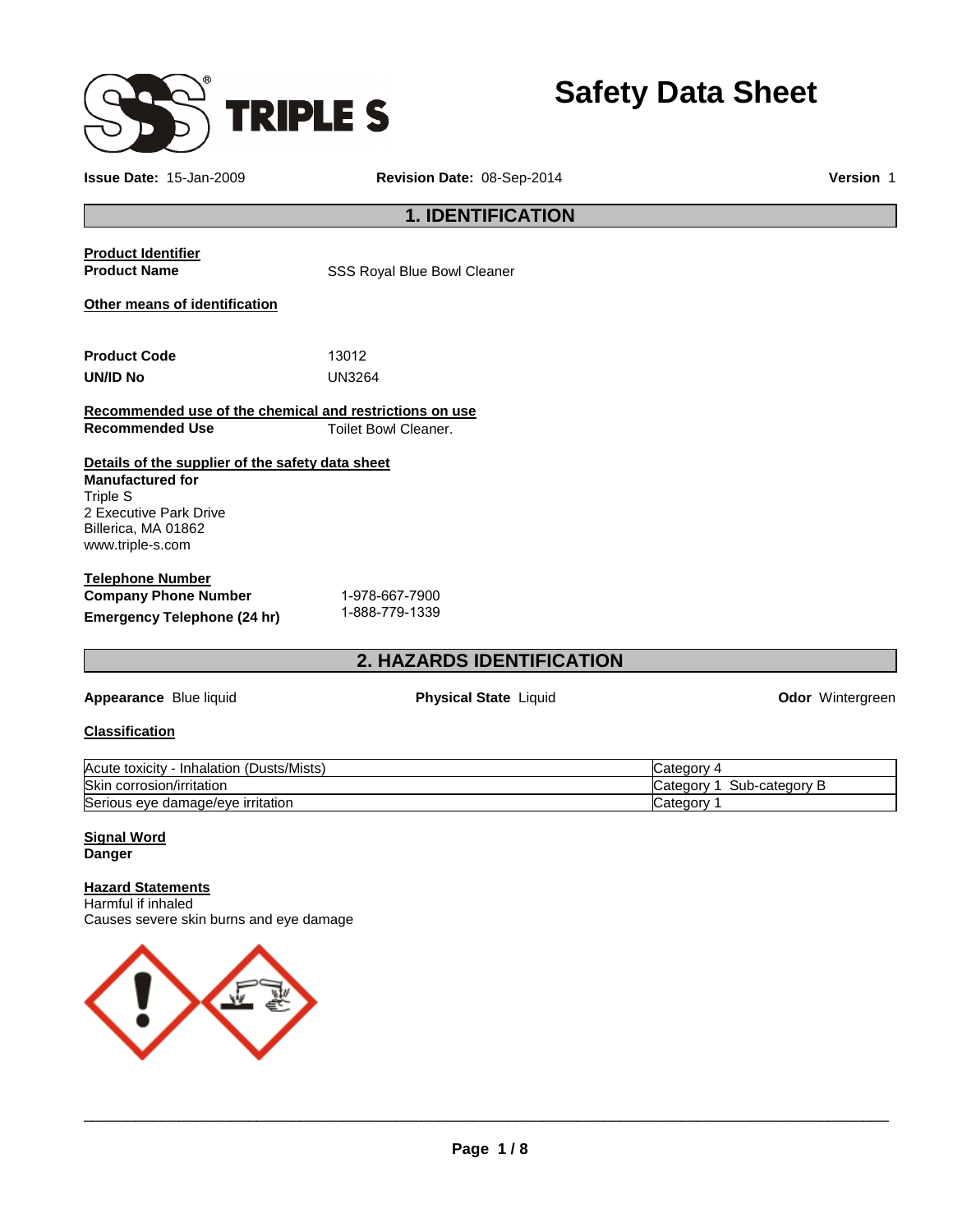# **Precautionary Statements - Prevention**

Use only outdoors or in a well-ventilated area Do not breathe dust/fume/gas/mist/vapors/spray Wash face, hands and any exposed skin thoroughly after handling Wear protective gloves/protective clothing/eye protection/face protection

#### **Precautionary Statements - Response**

IF IN EYES: Rinse cautiously with water for several minutes. Remove contact lenses, if present and easy to do. Continue rinsing Immediately call a poison center or doctor/physician IF ON SKIN (or hair): Remove/Take off immediately all contaminated clothing. Rinse skin with water/shower Wash contaminated clothing before reuse If skin irritation persists: Get medical advice/attention IF INHALED: Remove victim to fresh air and keep at rest in a position comfortable for breathing Immediately call a poison center or doctor/physician IF SWALLOWED: Immediately call a POISON CENTER or doctor/physician Rinse mouth Do not induce vomiting

\_\_\_\_\_\_\_\_\_\_\_\_\_\_\_\_\_\_\_\_\_\_\_\_\_\_\_\_\_\_\_\_\_\_\_\_\_\_\_\_\_\_\_\_\_\_\_\_\_\_\_\_\_\_\_\_\_\_\_\_\_\_\_\_\_\_\_\_\_\_\_\_\_\_\_\_\_\_\_\_\_\_\_\_\_\_\_\_\_\_\_\_\_

#### **Precautionary Statements - Storage**

Store locked up

#### **Precautionary Statements - Disposal**

Dispose of contents/container to an approved waste disposal plant

# **3. COMPOSITION/INFORMATION ON INGREDIENTS**

| <b>Chemical Name</b> | CAS No      | Weight-%  |
|----------------------|-------------|-----------|
| Hydrochloric acid    | 7647-01-0   | $10 - 15$ |
| ୮rade Secret         | Proprietary |           |

\*\*If Chemical Name/CAS No is "proprietary" and/or Weight-% is listed as a range, the specific chemical identity and/or percentage of composition has been withheld as a trade secret.\*\*

# **4. FIRST-AID MEASURES**

#### **First Aid Measures**

| <b>Eye Contact</b>                         | IF IN EYES: Rinse cautiously with water for several minutes. Remove contact lenses, if<br>present and easy to do. Continue rinsing. Immediately call a poison center or<br>doctor/physician.                |
|--------------------------------------------|-------------------------------------------------------------------------------------------------------------------------------------------------------------------------------------------------------------|
| <b>Skin Contact</b>                        | IF ON SKIN (or hair): Remove/Take off immediately all contaminated clothing. Rinse skin<br>with water/shower. Wash contaminated clothing before reuse. If irritation persists, seek<br>medical attention.   |
| <b>Inhalation</b>                          | IF INHALED: Remove victim to fresh air and keep at rest in a position comfortable for<br>breathing. If not breathing, give artificial respiration. Immediately call a poison center or<br>doctor/physician. |
| Ingestion                                  | If swallowed, immediately give 3-4 glasses of milk (if unavailable, give water). Do not<br>induce vomiting. If vomiting occurs, give fluids again. Get immediate medical attention.                         |
| <b>Most important symptoms and effects</b> |                                                                                                                                                                                                             |
| <b>Symptoms</b>                            | Hydrogen chloride gas and vapor can cause damage of respiratory tract and nasal                                                                                                                             |

passages causing burning, choking, coughing, headaches, and irreversible damage to respiratory tract. Liquid and vapor can cause severe irritation and burning of the skin and eyes. Repeated exposure may cause skin damage. Liquid or vapor can cause severe eye damage and burns including blindness. Ingestion may cause burns of the mouth, esophagus, and stomach.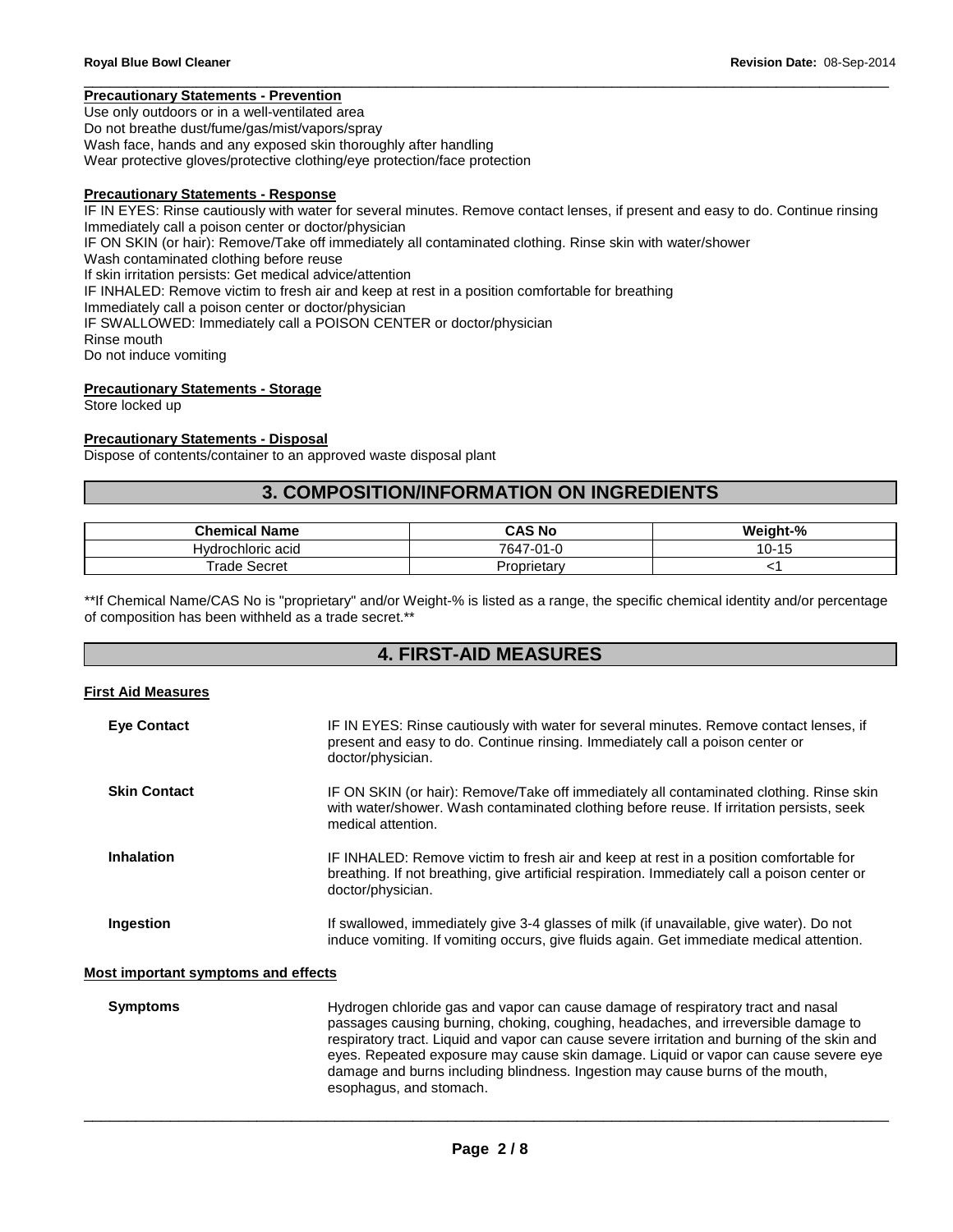# **Indication of any immediate medical attention and special treatment needed**

**Notes to Physician**  Treat symptomatically.

# **5. FIRE-FIGHTING MEASURES**

\_\_\_\_\_\_\_\_\_\_\_\_\_\_\_\_\_\_\_\_\_\_\_\_\_\_\_\_\_\_\_\_\_\_\_\_\_\_\_\_\_\_\_\_\_\_\_\_\_\_\_\_\_\_\_\_\_\_\_\_\_\_\_\_\_\_\_\_\_\_\_\_\_\_\_\_\_\_\_\_\_\_\_\_\_\_\_\_\_\_\_\_\_

#### **Suitable Extinguishing Media**

Use extinguishing measures that are appropriate to local circumstances and the surrounding environment.

**Unsuitable Extinguishing Media** Not determined.

#### **Specific Hazards Arising from the Chemical**

Product is not flammable.

#### **Protective equipment and precautions for firefighters**

As in any fire, wear self-contained breathing apparatus pressure-demand, MSHA/NIOSH (approved or equivalent) and full protective gear.

# **6. ACCIDENTAL RELEASE MEASURES**

#### **Personal precautions, protective equipment and emergency procedures**

| <b>Personal Precautions</b>      | Use personal protective equipment as required.                                                                                                                      |  |  |
|----------------------------------|---------------------------------------------------------------------------------------------------------------------------------------------------------------------|--|--|
| <b>Environmental Precautions</b> | Prevent from entering into soil, ditches, sewers, waterways and/or groundwater. See<br>Section 12, Ecological Information. See Section 13: DISPOSAL CONSIDERATIONS. |  |  |

#### **Methods and material for containment and cleaning up**

**Methods for Containment** Prevent further leakage or spillage if safe to do so.

**Methods for Clean-Up** Spill area may be slippery. Flood area with water and then mop up. Product may be neutralized with baking soda. Dispose of in accordance with federal, state and local regulations.

# **7. HANDLING AND STORAGE**

## **Precautions for safe handling**

**Advice on Safe Handling** Handle in accordance with good industrial hygiene and safety practice. Avoid contact with skin, eyes or clothing. Use personal protection recommended in Section 8. Do not breathe dust/fume/gas/mist/vapors/spray. Use only outdoors or in a well-ventilated area. Wash face, hands, and any exposed skin thoroughly after handling. Do not destroy or deface the label.

#### **Conditions for safe storage, including any incompatibilities**

| <b>Storage Conditions</b>     | Keep container tightly closed and store in a cool, dry and well-ventilated place. Do not store<br>at elevated temperatures (above 140 deg. F). Store containers upright. Store locked up. |
|-------------------------------|-------------------------------------------------------------------------------------------------------------------------------------------------------------------------------------------|
| <b>Incompatible Materials</b> | Oxidizing agents. Bleach. Strong acids. Strong alkalis.                                                                                                                                   |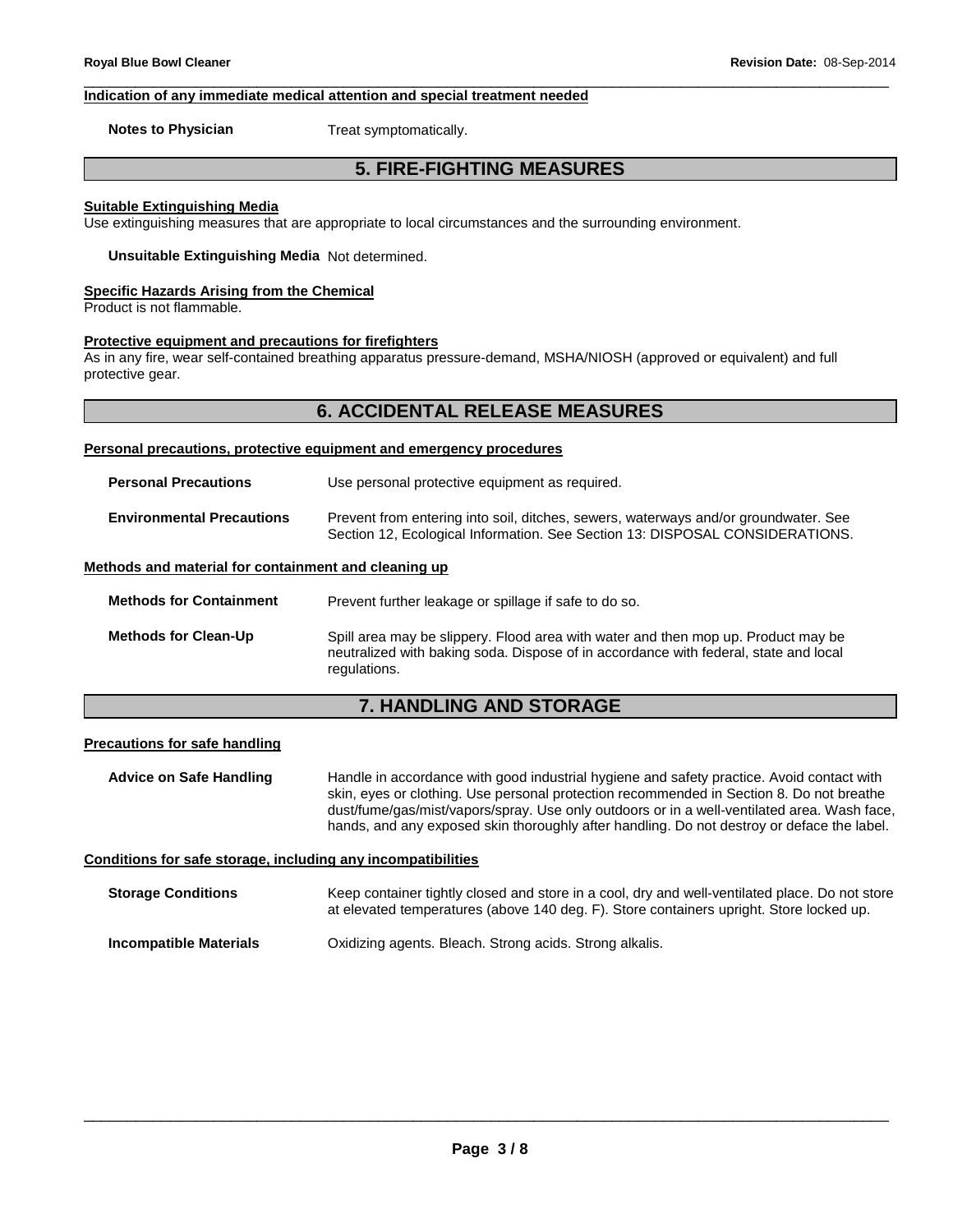# \_\_\_\_\_\_\_\_\_\_\_\_\_\_\_\_\_\_\_\_\_\_\_\_\_\_\_\_\_\_\_\_\_\_\_\_\_\_\_\_\_\_\_\_\_\_\_\_\_\_\_\_\_\_\_\_\_\_\_\_\_\_\_\_\_\_\_\_\_\_\_\_\_\_\_\_\_\_\_\_\_\_\_\_\_\_\_\_\_\_\_\_\_ **8. EXPOSURE CONTROLS/PERSONAL PROTECTION**

# **Exposure Guidelines**

| <b>Chemical Name</b>           | <b>ACGIH TLV</b>              | <b>OSHA PEL</b>                                                                                                                                                        | <b>NIOSH IDLH</b>                                                                                                           |
|--------------------------------|-------------------------------|------------------------------------------------------------------------------------------------------------------------------------------------------------------------|-----------------------------------------------------------------------------------------------------------------------------|
| Hydrochloric acid<br>7647-01-0 | Ceiling: 2 ppm                | (vacated) Ceiling: 5 ppm<br>(vacated) Ceiling: 7 mg/m <sup>3</sup>                                                                                                     | IDLH: 50 ppm<br>Ceiling: 5 ppm                                                                                              |
|                                |                               | Ceiling: 5 ppm<br>Ceiling: 7 mg/m <sup>3</sup>                                                                                                                         | Ceiling: 7 mg/m <sup>3</sup>                                                                                                |
| Trade Secret                   | STEL: 400 ppm<br>TWA: 200 ppm | <b>TWA: 400 ppm</b><br>TWA: 980 mg/m $3$<br>(vacated) TWA: 400 ppm<br>(vacated) TWA: 980 mg/m $3$<br>(vacated) STEL: 500 ppm<br>(vacated) STEL: 1225 mg/m <sup>3</sup> | <b>IDLH: 2000 ppm</b><br><b>TWA: 400 ppm</b><br>TWA: 980 mg/m <sup>3</sup><br>STEL: 500 ppm<br>STEL: 1225 mg/m <sup>3</sup> |

# **Appropriate engineering controls**

**Engineering Controls** Ensure adequate ventilation, especially in confined areas. Eyewash stations. Showers.

# **Individual protection measures, such as personal protective equipment**

| <b>Eye/Face Protection</b>      | Goggles.                                     |
|---------------------------------|----------------------------------------------|
| <b>Skin and Body Protection</b> | Rubber gloves. Suitable protective clothing. |
| <b>Respiratory Protection</b>   | Use in well-ventilated area.                 |

**General Hygiene Considerations** Handle in accordance with good industrial hygiene and safety practice.

# **9. PHYSICAL AND CHEMICAL PROPERTIES**

# **Information on basic physical and chemical properties**

| <b>Physical State</b><br>Appearance<br>Color                                                                                                                                                                                                                                                                                                                                                                                                                                                                                                                                                                                          | Liquid<br><b>Blue liquid</b><br>Blue                                                                                                                                                                                                                                                                                                                                                 | Odor<br><b>Odor Threshold</b>   | Wintergreen<br>Not determined |
|---------------------------------------------------------------------------------------------------------------------------------------------------------------------------------------------------------------------------------------------------------------------------------------------------------------------------------------------------------------------------------------------------------------------------------------------------------------------------------------------------------------------------------------------------------------------------------------------------------------------------------------|--------------------------------------------------------------------------------------------------------------------------------------------------------------------------------------------------------------------------------------------------------------------------------------------------------------------------------------------------------------------------------------|---------------------------------|-------------------------------|
| <b>Property</b><br>pH<br><b>Melting Point/Freezing Point</b><br><b>Boiling Point/Boiling Range</b><br><b>Flash Point</b><br><b>Evaporation Rate</b><br><b>Flammability (Solid, Gas)</b><br><b>Upper Flammability Limits</b><br><b>Lower Flammability Limit</b><br><b>Vapor Pressure</b><br><b>Vapor Density</b><br><b>Specific Gravity</b><br><b>Water Solubility</b><br>Solubility in other solvents<br><b>Partition Coefficient</b><br><b>Auto-ignition Temperature</b><br><b>Decomposition Temperature</b><br><b>Kinematic Viscosity</b><br><b>Dynamic Viscosity</b><br><b>Explosive Properties</b><br><b>Oxidizing Properties</b> | <b>Values</b><br>< 1.5<br>Not Applicable<br>Not determined<br>None (will not burn)<br>Not determined<br>Liquid-Not Applicable<br>Not determined<br>Not determined<br>Not Applicable<br>Not determined<br>1.044<br>Completely soluble<br>Not determined<br>Not determined<br>Not determined<br>Not determined<br>Not determined<br>Not determined<br>Not determined<br>Not determined | Remarks • Method<br>$(1=Water)$ |                               |
|                                                                                                                                                                                                                                                                                                                                                                                                                                                                                                                                                                                                                                       |                                                                                                                                                                                                                                                                                                                                                                                      |                                 |                               |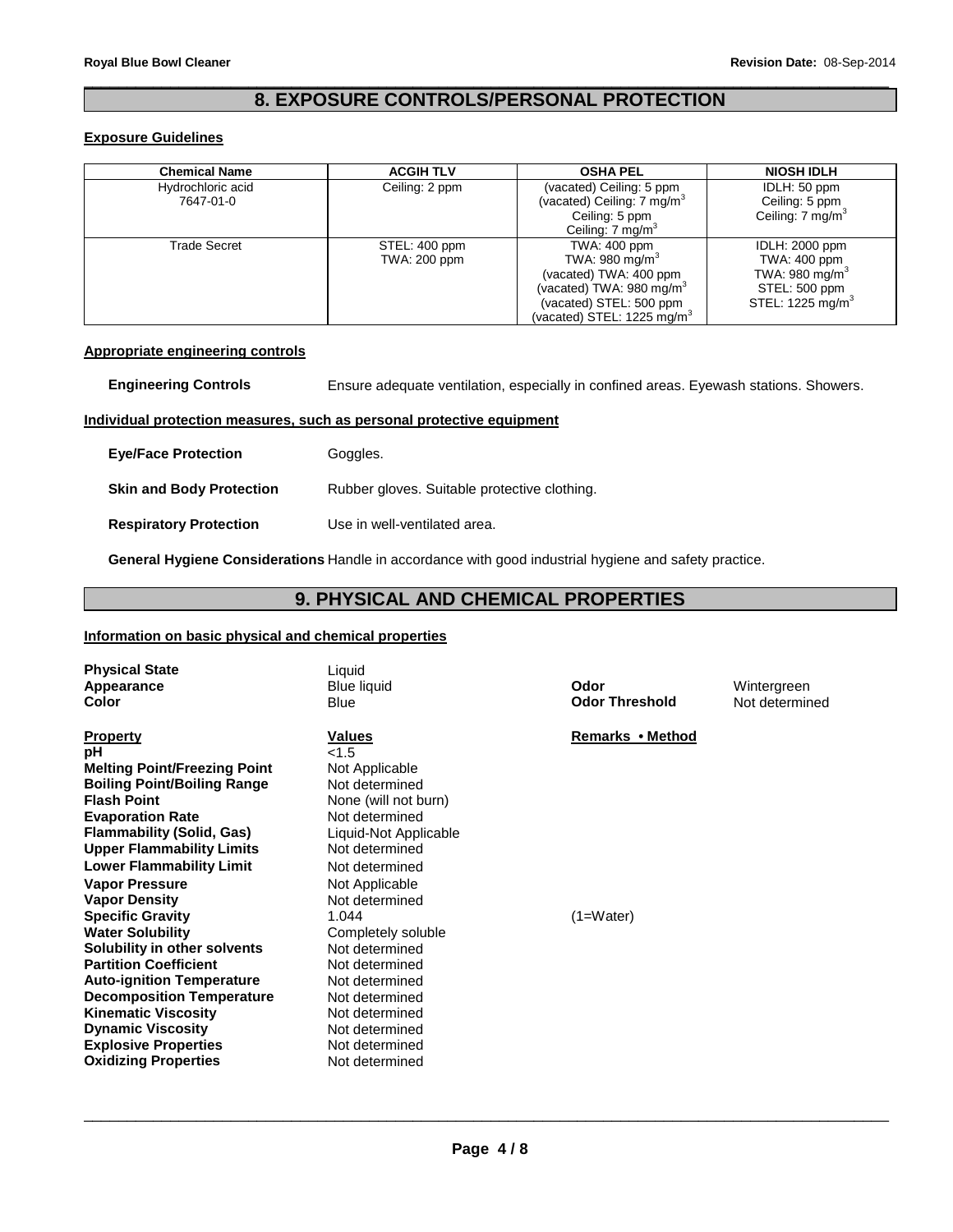# \_\_\_\_\_\_\_\_\_\_\_\_\_\_\_\_\_\_\_\_\_\_\_\_\_\_\_\_\_\_\_\_\_\_\_\_\_\_\_\_\_\_\_\_\_\_\_\_\_\_\_\_\_\_\_\_\_\_\_\_\_\_\_\_\_\_\_\_\_\_\_\_\_\_\_\_\_\_\_\_\_\_\_\_\_\_\_\_\_\_\_\_\_ **10. STABILITY AND REACTIVITY**

## **Reactivity**

Not reactive under normal conditions.

## **Chemical Stability**

Stable under recommended storage conditions.

## **Possibility of Hazardous Reactions**

Toxic and corrosive vapors of hydrogen chloride may be produced.

# **Conditions to Avoid**

Contact with incompatible materials. Keep out of reach of children.

## **Incompatible Materials**

Oxidizing agents. Bleach. Strong acids. Strong alkalis.

## **Hazardous Decomposition Products**

None known based on information supplied.

# **11. TOXICOLOGICAL INFORMATION**

# **Information on likely routes of exposure**

| <b>Product Information</b> |                           |
|----------------------------|---------------------------|
| <b>Eve Contact</b>         | Causes severe eye damage. |
| <b>Skin Contact</b>        | Causes severe skin burns. |
| <b>Inhalation</b>          | Harmful if inhaled.       |
| Ingestion                  | Do not taste or swallow.  |

#### **Component Information**

| <b>Chemical Name</b> | Oral LD50            | Dermal LD50                       | <b>Inhalation LC50</b>   |
|----------------------|----------------------|-----------------------------------|--------------------------|
| Hydrochloric acid    | $= 700$ mg/kg (Rat)  | $>$ 5010 mg/kg (Rabbit)           | $= 3124$ ppm (Rat) 1 h   |
| 7647-01-0            |                      |                                   |                          |
| <b>Trade Secret</b>  | $= 4396$ mg/kg (Rat) | $= 12800$ mg/kg (Rat) = 12870     | $= 72.6$ mg/L (Rat) 4 h  |
|                      |                      | mg/kg (Rabbit)                    |                          |
| <b>Trade Secret</b>  | $= 887$ mg/kg (Rat)  | $= 2500$ mg/kg (Rat) > 5000 mg/kg | $\overline{\phantom{0}}$ |
|                      |                      | Rabbit)                           |                          |

## **Information on physical, chemical and toxicological effects**

**Symptoms** Please see section 4 of this SDS for symptoms.

# **Delayed and immediate effects as well as chronic effects from short and long-term exposure**

**Carcinogenicity** Group 3 IARC components are "not classifiable as human carcinogens".

| . .                            |              | ___<br>_____<br>$\sim$ $\sim$ $\sim$ |            |             |
|--------------------------------|--------------|--------------------------------------|------------|-------------|
| <b>Chemical Name</b>           | <b>ACGIH</b> | <b>IARC</b>                          | <b>NTP</b> | <b>OSHA</b> |
| Hydrochloric acid<br>7647-01-0 |              | Group 3                              |            |             |
| <b>Trade Secret</b>            |              | Group 3                              |            |             |

**Legend** 

**IARC (International Agency for Research on Cancer)** 

X - Present

Group 3 IARC components are "not classifiable as human carcinogens"

**OSHA (Occupational Safety and Health Administration of the US Department of Labor)**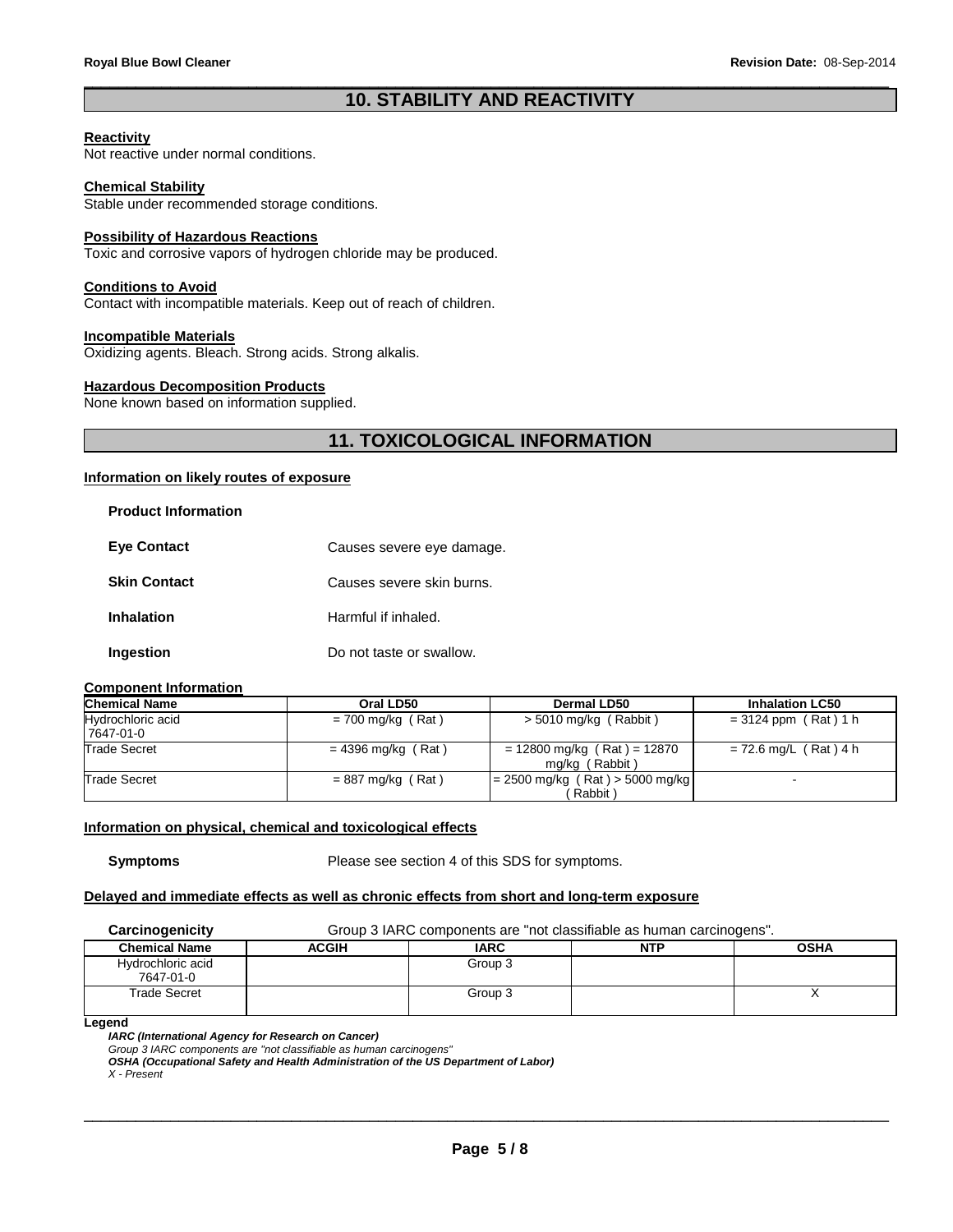# **Numerical measures of toxicity**

Not determined

# **12. ECOLOGICAL INFORMATION**

\_\_\_\_\_\_\_\_\_\_\_\_\_\_\_\_\_\_\_\_\_\_\_\_\_\_\_\_\_\_\_\_\_\_\_\_\_\_\_\_\_\_\_\_\_\_\_\_\_\_\_\_\_\_\_\_\_\_\_\_\_\_\_\_\_\_\_\_\_\_\_\_\_\_\_\_\_\_\_\_\_\_\_\_\_\_\_\_\_\_\_\_\_

# **Ecotoxicity**

The product is not classified as environmentally hazardous. However, this does not exclude the possibility that large or frequent spills can have a harmful or damaging effect on the environment.

# **Component Information**

| <b>Chemical Name</b>           | Algae/aquatic plants                                                                               | <b>Fish</b>                                                                                                                                                                  | Toxicity to<br>microorganisms | <b>Crustacea</b>                       |
|--------------------------------|----------------------------------------------------------------------------------------------------|------------------------------------------------------------------------------------------------------------------------------------------------------------------------------|-------------------------------|----------------------------------------|
| Hydrochloric acid<br>7647-01-0 |                                                                                                    | 282: 96 h Gambusia affinis<br>mg/L LC50 static                                                                                                                               |                               |                                        |
| Trade Secret                   | 1000: 96 h Desmodesmus<br>subspicatus mg/L EC50<br>1000: 72 h Desmodesmus<br>subspicatus mg/L EC50 | 9640: 96 h Pimephales<br>promelas mg/L LC50 flow-<br>through 11130: 96 h<br>Pimephales promelas mg/L<br>LC50 static 1400000: 96 h<br>Lepomis macrochirus µg/L<br><b>LC50</b> |                               | 13299: 48 h Daphnia magna<br>mg/L EC50 |
| Trade Secret                   |                                                                                                    |                                                                                                                                                                              |                               | 50: 24 h Daphnia magna<br>mg/L EC50    |

# **Persistence/Degradability**

Not determined.

# **Bioaccumulation**

Not determined.

## **Mobility**

| Chem<br>Name<br>тисан | <br>Coefficient<br>titior<br>יי |
|-----------------------|---------------------------------|
| -rodr<br>Secret       | 0.05                            |

# **Other Adverse Effects**

Not determined

# **13. DISPOSAL CONSIDERATIONS**

## **Waste Treatment Methods**

| <b>Disposal of Wastes</b>     | Disposal should be in accordance with applicable regional, national and local laws and<br>regulations. |
|-------------------------------|--------------------------------------------------------------------------------------------------------|
| <b>Contaminated Packaging</b> | Disposal should be in accordance with applicable regional, national and local laws and<br>regulations. |

## **California Hazardous Waste Status**

| <b>Chemical Name</b>   | California<br>ı Hazardous Waste Status |  |
|------------------------|----------------------------------------|--|
| <b>Frade</b><br>Secret | Гохіс                                  |  |
|                        | lgnitable                              |  |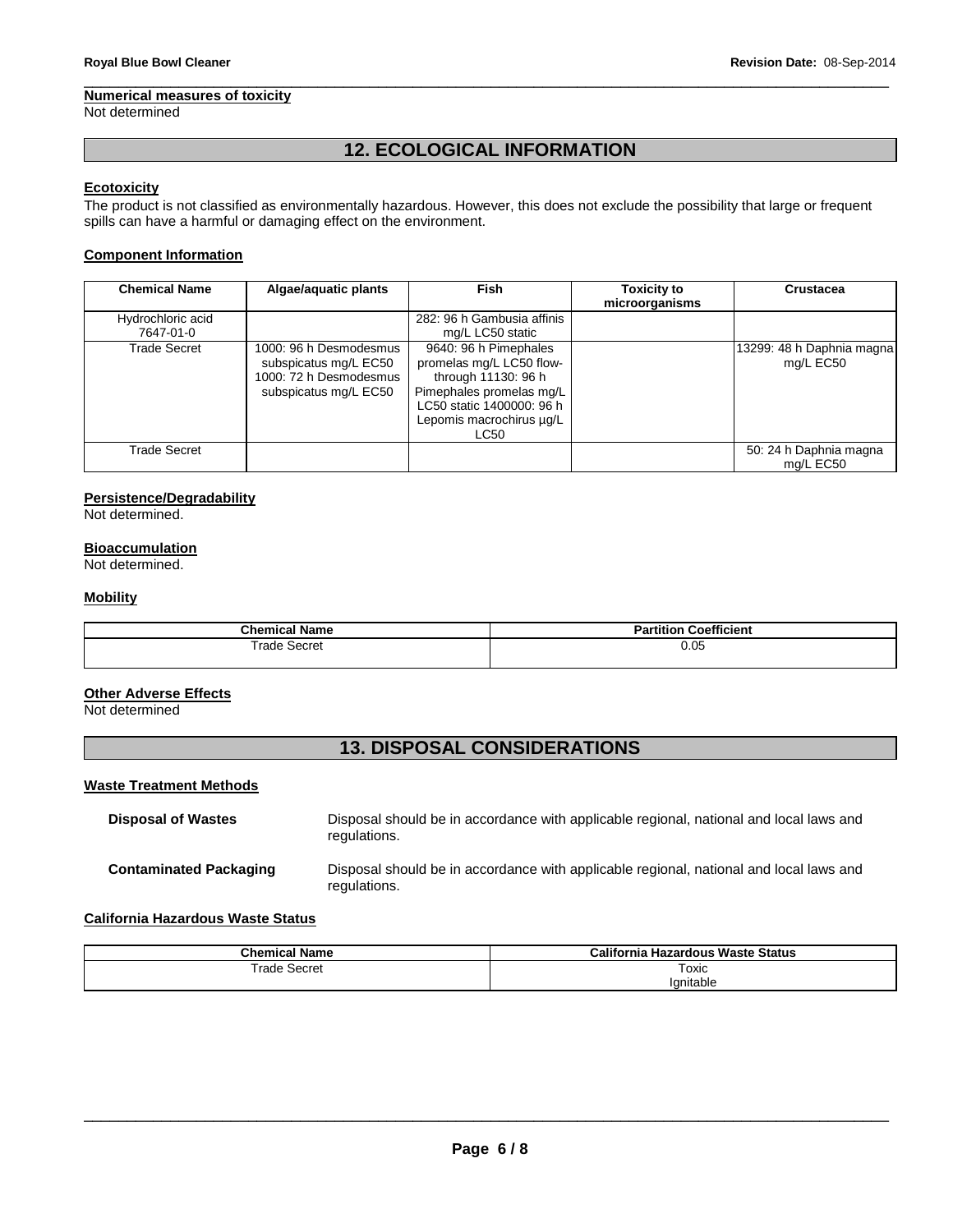# \_\_\_\_\_\_\_\_\_\_\_\_\_\_\_\_\_\_\_\_\_\_\_\_\_\_\_\_\_\_\_\_\_\_\_\_\_\_\_\_\_\_\_\_\_\_\_\_\_\_\_\_\_\_\_\_\_\_\_\_\_\_\_\_\_\_\_\_\_\_\_\_\_\_\_\_\_\_\_\_\_\_\_\_\_\_\_\_\_\_\_\_\_ **14. TRANSPORT INFORMATION**

**DOT** 

**Note Please see current shipping paper for most up to date shipping information, including** exemptions and special circumstances.

| <b>UN/ID No</b><br><b>Proper Shipping Name</b><br><b>Hazard Class</b><br><b>Packing Group</b>                | <b>UN3264</b><br>Corrosive liquid, acidic, inorganic, n.o.s. (Hydrochloric acid)<br>8<br>Ш |
|--------------------------------------------------------------------------------------------------------------|--------------------------------------------------------------------------------------------|
| IATA<br><b>UN/ID No</b><br><b>Proper Shipping Name</b><br><b>Hazard Class</b><br><b>Packing Group</b>        | <b>UN3264</b><br>Corrosive liquid, acidic, inorganic, n.o.s. (Hydrochloric acid)<br>8<br>Ш |
| <b>IMDG</b><br><b>UN/ID No</b><br><b>Proper Shipping Name</b><br><b>Hazard Class</b><br><b>Packing Group</b> | <b>UN3264</b><br>Corrosive liquid, acidic, inorganic, n.o.s. (Hydrochloric acid)<br>8<br>Ш |

# **15. REGULATORY INFORMATION**

## **International Inventories**

**TSCA** One or more ingredient(s) in this product is listed on the TSCA inventory

# **Legend:**

**TSCA** - United States Toxic Substances Control Act Section 8(b) Inventory

# **US Federal Regulations**

# **CERCLA**

| <b>Chemical Name</b> | <b>Hazardous Substances RQs</b> | <b>CERCLA/SARA RQ</b> | <b>Reportable Quantity (RQ)</b> |
|----------------------|---------------------------------|-----------------------|---------------------------------|
| Hydrochloric acid    | 5000 lb                         | 5000 lb               | RQ 5000 lb final RQ             |
| 7647-01-0            |                                 |                       | RQ 2270 kg final RQ             |

# **SARA 313**

| <b>Chemical Name</b>          | <b>CAS No</b> | Weight-%  | <b>SARA 313 - Threshold</b><br>Values % |
|-------------------------------|---------------|-----------|-----------------------------------------|
| Hydrochloric acid - 7647-01-0 | 7647-01-0     | $10 - 15$ |                                         |
| Trade Secret -                |               |           | ט.ו                                     |

## **CWA (Clean Water Act)**

| Component                              | <b>CWA - Reportable</b><br>Quantities | <b>CWA - Toxic Pollutants CWA - Priority Pollutants</b> | <b>CWA - Hazardous</b><br><b>Substances</b> |
|----------------------------------------|---------------------------------------|---------------------------------------------------------|---------------------------------------------|
| Hydrochloric acid<br>7647-01-0 (10-15) | 5000 lb                               |                                                         |                                             |

# **US State Regulations**

## **California Proposition 65**

This product does not contain any Proposition 65 chemicals.